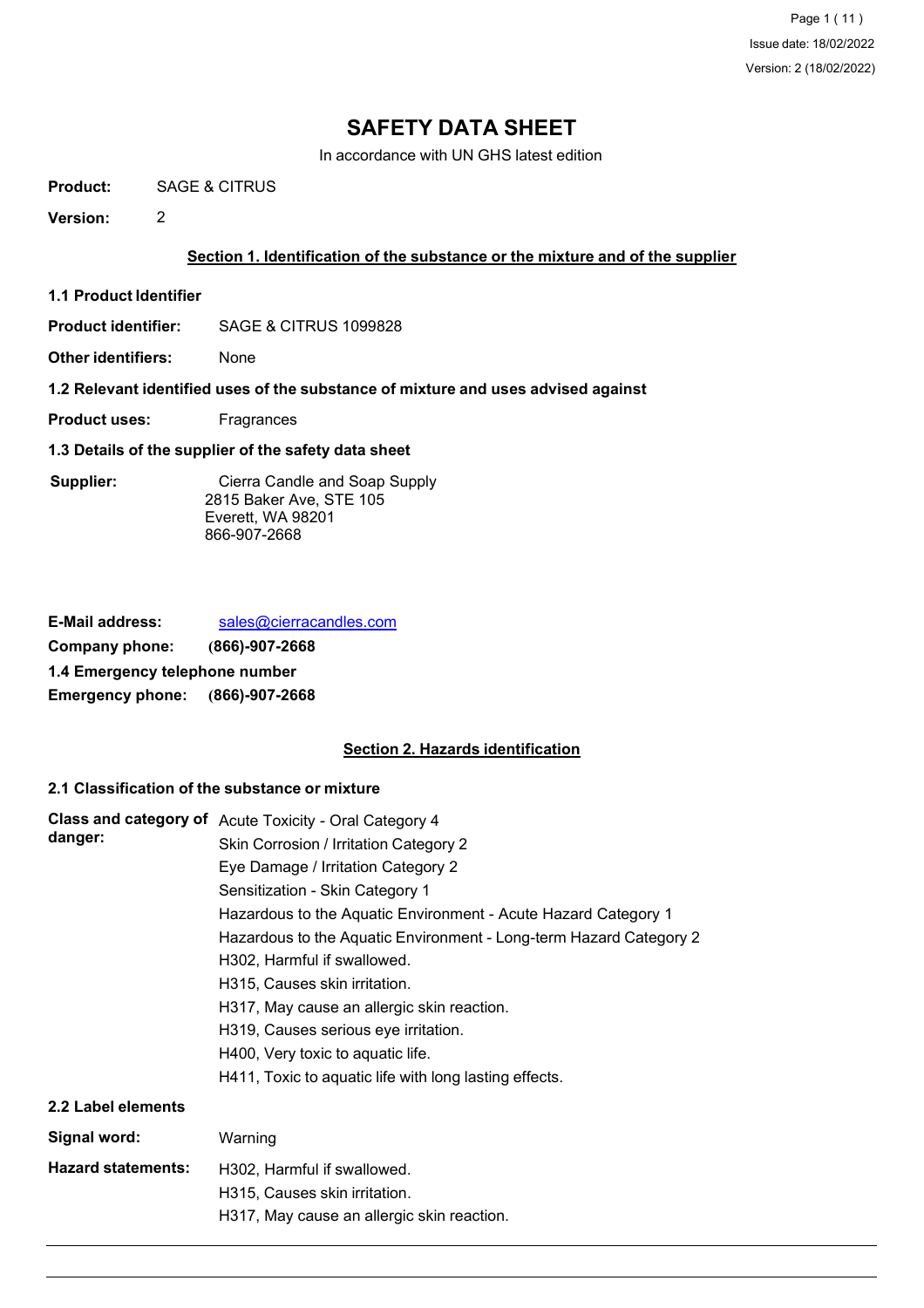In accordance with UN GHS latest edition

**Product:** SAGE & CITRUS 1099828

**Version:** 2

H319, Causes serious eye irritation.

H400, Very toxic to aquatic life.

- H411, Toxic to aquatic life with long lasting effects.
- **Precautionary** P261, Avoid breathing vapour or dust.

# **statements:**

- P264, Wash hands and other contacted skin thoroughly after handling.
- P270, Do not eat, drink or smoke when using this product.
- P272, Contaminated work clothing should not be allowed out of the workplace.
- P273, Avoid release to the environment.

P280, Wear protective gloves/eye protection/face protection.

P301/312, IF SWALLOWED: call a POISON CENTER or doctor/physician if you feel unwell.

P302/352, IF ON SKIN: Wash with plenty of soap and water.

P305/351/338, IF IN EYES: Rinse cautiously with water for several minutes. Remove contact lenses, if present and easy to do. Continue rinsing. P330, Rinse mouth.

P333/313, If skin irritation or rash occurs: Get medical advice/attention.

P337/313, If eye irritation persists: Get medical advice/attention.

P362, Take off contaminated clothing and wash before reuse.

P391, Collect spillage.

P501, Dispose of contents/container to approved disposal site, in accordance with local regulations.



**Pictograms:**

**2.3 Other hazards Other hazards:**

None

## **Section 3. Composition / information on ingredients**

#### **3.2 Mixtures**

#### **Contains:**

| <b>Name</b>                                                          | <b>CAS</b> | %         | <b>GHS Classification</b>                                                                                                |
|----------------------------------------------------------------------|------------|-----------|--------------------------------------------------------------------------------------------------------------------------|
| Benzyl benzoate                                                      | 120-51-4   | 50-100%   | Acute Tox. 4-Acute Tox. 5-Aquatic Acute 1-Aquatic<br>Chronic 2;H302-H313-H400-H411                                       |
| Linalool                                                             | 78-70-6    | 10-<20%   | Flam. Lig. 4-Acute Tox. 5-Skin Irrit. 2-Eye Irrit. 2A-Skin<br>Sens. 1B-Aquatic Acute 3:H227-H303-H315-H317-<br>H319-H402 |
| $5-(2,2,3-Trimethyl-3-$<br>cyclopentenyl)-3-methylpentan-<br>$2$ -ol | 65113-99-7 | $5 - 10%$ | Skin Irrit. 3-Eye Irrit. 2A-Aquatic Acute 2-Aquatic<br>Chronic 2;H316-H319-H411                                          |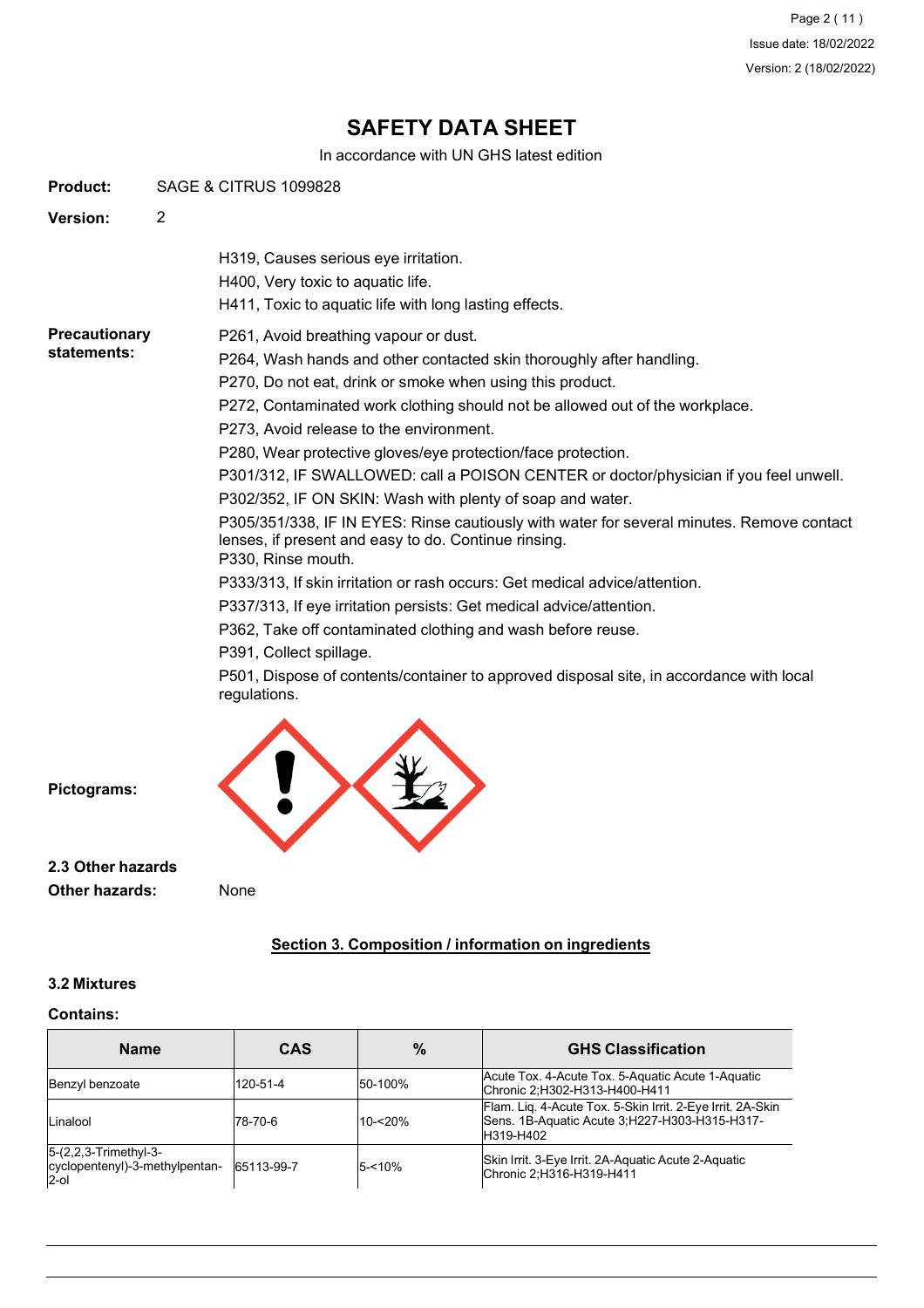In accordance with UN GHS latest edition

#### **Product:** SAGE & CITRUS 1099828

#### **Version:** 2

| 1-(5,6,7,8-Tetrahydro-<br>$3,5,5,6,8,8$ -hexamethyl-2-<br>naphthyl)ethan-1-one (Fixolid) | 1506-02-1  | $5 - 10%$   | Acute Tox. 4-Aquatic Acute 1-Aquatic Chronic 1; H302-<br>H410                                                                                                                |  |
|------------------------------------------------------------------------------------------|------------|-------------|------------------------------------------------------------------------------------------------------------------------------------------------------------------------------|--|
| Linalyl acetate                                                                          | 115-95-7   | $1 - 5%$    | Flam. Lig. 4-Skin Irrit. 2-Eye Irrit. 2B-Skin Sens. 1B-<br>Aquatic Acute 3;H227-H315-H317-H320-H402                                                                          |  |
| alpha-iso-Methylionone                                                                   | 127-51-5   | $1 - 5%$    | Skin Irrit. 3-Skin Sens. 1B-Aquatic Acute 2-Aquatic<br>Chronic 2;H316-H317-H411                                                                                              |  |
| Eucalyptol                                                                               | 470-82-6   | $1 - 5%$    | Flam. Liq. 3-Acute Tox. 5-Eye Irrit. 2B-Skin Sens. 1B-<br>Aquatic Acute 3;H226-H303-H317-H320-H402                                                                           |  |
| Benzyl acetate                                                                           | 140-11-4   | $1 - 5%$    | Acute Tox. 5-Aquatic Acute 2-Aquatic Chronic 3:H303-<br>H401-H412                                                                                                            |  |
| Coumarin                                                                                 | 91-64-5    | $1 - 5%$    | Acute Tox. 4-Skin Sens. 1B-Aquatic Acute 3; H302-<br>H317-H402                                                                                                               |  |
| Camphor                                                                                  | 76-22-2    | $1 - 5%$    | Flam. Liq. 4-Flam. Sol. 2-Acute Tox. 4-Acute Tox. 4-<br>Skin Irrit. 2-Eye Dam. 1-STOT SE 2-Aquatic Acute 2-<br>Aquatic Chronic 2;H227-H228-H302-H315-H318-H332-<br>H371-H411 |  |
| 2-Ethyl-4-(2,2,3-trimethyl-3-<br>cyclopenten-1-yl)-2-buten-1-ol                          | 28219-61-6 | $1 - 5%$    | Skin Irrit. 2-Eye Irrit. 2A-Aquatic Acute 2-Aquatic<br>Chronic 2:H315-H319-H411                                                                                              |  |
| Eugenol                                                                                  | 97-53-0    | $0.1 - 1\%$ | Acute Tox. 5-Skin Irrit. 3-Eye Irrit. 2A-Skin Sens. 1B-<br>Aquatic Acute 2;H303-H316-H317-H319-H401                                                                          |  |
| alpha-Terpineol                                                                          | 98-55-5    | $0.1 - 1\%$ | Flam. Liq. 4-Acute Tox. 5-Skin Irrit. 2-Eye Irrit. 2A-<br>Aquatic Acute 2;H227-H303-H315-H319-H401                                                                           |  |
| Dihydromyrcenol                                                                          | 18479-58-8 | $0.1 - 1\%$ | Flam. Liq. 4-Acute Tox. 5-Skin Irrit. 2-Eye Irrit. 2A-<br>Aquatic Acute 3;H227-H303-H315-H319-H402                                                                           |  |
| Piperonal                                                                                | 120-57-0   | $0.1 - 1\%$ | Acute Tox. 5-Skin Sens. 1B-Aquatic Acute 2; H303-<br>H317-H401                                                                                                               |  |
| Citral                                                                                   | 5392-40-5  | $0.1 - 1\%$ | Acute Tox. 5-Skin Irrit. 2-Eye Irrit. 2A-Skin Sens. 1-<br>Aquatic Acute 2; H313-H315-H317-H319-H401                                                                          |  |
| alpha-Cedrene                                                                            | 469-61-4   | $0.1 - 1\%$ | Skin Irrit. 3-Asp. Tox 1-Aquatic Acute 1-Aquatic Chronic<br>1;H304-H316-H410                                                                                                 |  |
| Cinnamaldehyde                                                                           | 104-55-2   | $0.1 - 1%$  | Acute Tox. 5-Acute Tox. 4-Skin Irrit. 2-Eye Irrit. 2A-Skin<br>Sens. 1A-Aquatic Acute 2-Aquatic Chronic 3;H303-<br>H312-H315-H317-H319-H401-H412                              |  |
| beta-Caryophyllene                                                                       | 87-44-5    | $0.1 - 1\%$ | Skin Sens. 1B-Asp. Tox 1-Aquatic Chronic 4; H304-<br>H317-H413                                                                                                               |  |
| Geranyl acetate                                                                          | 105-87-3   | $0.1 - 1\%$ | Skin Irrit. 2-Skin Sens. 1B-Aquatic Acute 2-Aquatic<br>Chronic 3;H315-H317-H401-H412                                                                                         |  |
| delta-1-(2,6,6-Trimethyl-3-<br>cyclohexen-1-yl)-2-buten-1-one                            | 57378-68-4 | $< 0.1\%$   | Acute Tox. 4-Skin Irrit. 2-Skin Sens. 1A-Aquatic Acute<br>1-Aquatic Chronic 1; H302-H315-H317-H410                                                                           |  |

#### **Substances with workplace exposure limits, not listed above:**

Not Applicable

#### **Section 4. First-aid measures**

#### **4.1 Description of first aid measures**

**Inhalation:** Remove from exposure site to fresh air, keep at rest, and obtain medical attention.

**Eye exposure:** IF IN EYES: Rinse cautiously with water for several minutes. Remove contact lenses, if present and easy to do. Continue rinsing.

**Skin exposure:** IF ON SKIN: Wash with plenty of soap and water.

**Ingestion:** IF SWALLOWED: call a POISON CENTER or doctor/physician if you feel unwell.

**4.2 Most important symptoms and effects, both acute and delayed**

Harmful if swallowed.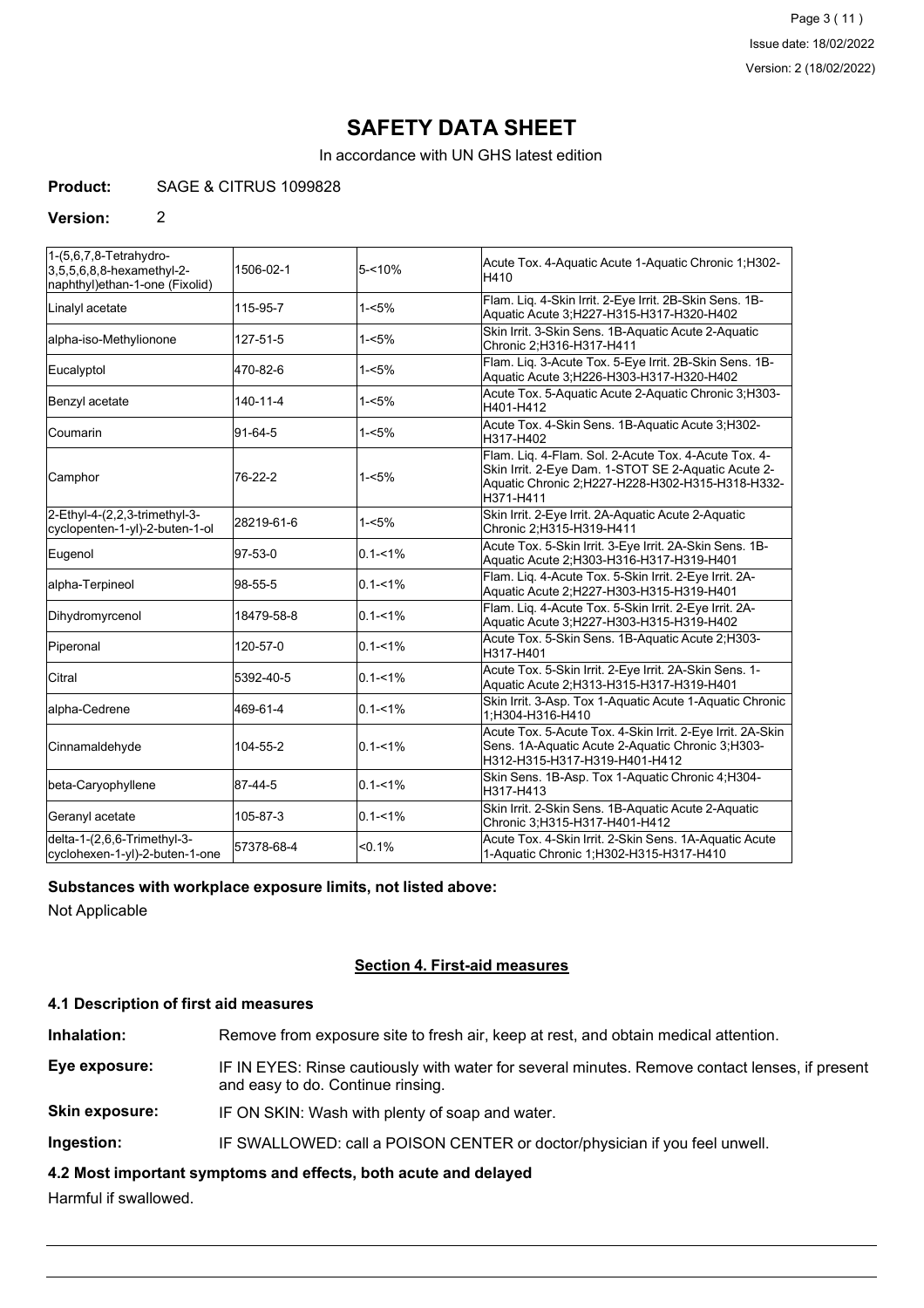Page 4 ( 11 ) Issue date: 18/02/2022 Version: 2 (18/02/2022)

# **SAFETY DATA SHEET**

In accordance with UN GHS latest edition

**Product:** SAGE & CITRUS 1099828

**Version:** 2

Causes skin irritation. May cause an allergic skin reaction. Causes serious eye irritation.

**4.3 Indication of any immediate medical attention and special treatment needed** None expected, see Section 4.1 for further information.

## **Section 5: Firefighting measures**

### **5.1 Extinguishing media**

Suitable media: Carbon dioxide, Dry chemical, Foam.

#### **5.2 Special hazards arising from the substance or mixture**

In case of fire, may be liberated: Carbon monoxide, Unidentified organic compounds.

### **5.3 Advice for fire fighters:**

In case of insufficient ventilation, wear suitable respiratory equipment.

### **Section 6. Accidental release measures**

#### **6.1 Personal precautions, protective equipment and emergency procedures:**

Avoid inhalation. Avoid contact with skin and eyes. See protective measures under Section 7 and 8.

#### **6.2 Environmental precautions:**

Keep away from drains, surface and ground water, and soil.

#### **6.3 Methods and material for containment and cleaning up:**

Remove ignition sources. Provide adequate ventilation. Avoid excessive inhalation of vapours. Contain spillage immediately by use of sand or inert powder. Dispose of according to local regulations.

#### **6.4 Reference to other sections:**

Also refer to sections 8 and 13.

## **Section 7. Handling and storage**

#### **7.1 Precautions for safe handling:**

Do not eat, drink or smoke when using this product.

#### **7.2 Conditions for safe storage, including any incompatibilities:**

Store in a well-ventilated place. Keep container tightly closed. Keep cool. Ground/bond container and receiving equipment. Use explosion-proof electrical, ventilating and lighting equipment. Use only non-sparking tools. Take precautionary measures against static discharge.

#### **7.3 Specific end use(s):**

Fragrances: Use in accordance with good manufacturing and industrial hygiene practices.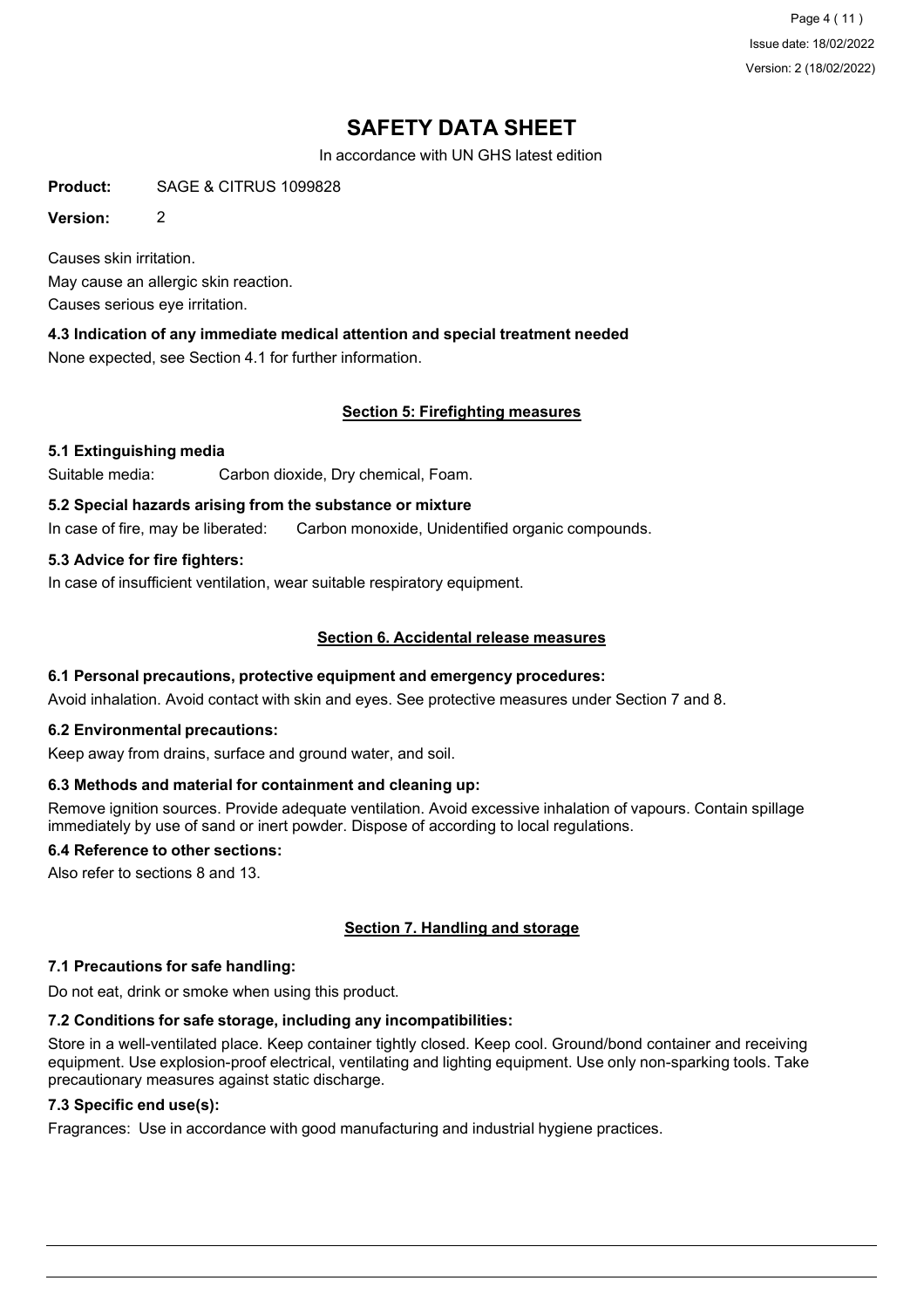In accordance with UN GHS latest edition

**Product:** SAGE & CITRUS 1099828

**Version:** 2

#### **Section 8. Exposure controls/personal protection**

**8.1 Control parameters**

**Workplace exposure limits:** Not Applicable

#### **8.2 Exposure Controls**

#### **Eye / Skin Protection**

Wear protective gloves/eye protection/face protection

#### **Respiratory Protection**

Under normal conditions of use and where adequate ventilation is available to prevent build up of excessive vapour, this material should not require special engineering controls. However, in conditions of high or prolonged use, or high temperature or other conditions which increase exposure, the following engineering controls can be used to minimise exposure to personnel: a) Increase ventilation of the area with local exhaust ventilation. b) Personnel can use an approved, appropriately fitted respirator with organic vapour cartridge or canisters and particulate filters. c) Use closed systems for transferring and processing this material.

Also refer to Sections 2 and 7.

#### **Section 9. Physical and chemical properties**

#### **9.1 Information on basic physical and chemical properties**

| Appearance:<br>Odour:                         | Clear 2 Very Pale Yellow - 4 Pale Yellow free-flowing liquid without<br>sediment<br>Conforms to Standard |
|-----------------------------------------------|----------------------------------------------------------------------------------------------------------|
|                                               |                                                                                                          |
| <b>Odour threshold:</b>                       | Not determined                                                                                           |
| pH:                                           | Not determined                                                                                           |
| Melting point / freezing point:               | Not determined                                                                                           |
| Initial boiling point / range:                | Not determined                                                                                           |
| <b>Flash point:</b>                           | >93 °C                                                                                                   |
| <b>Evaporation rate:</b>                      | Not determined                                                                                           |
| Flammability (solid, gas):                    | Not determined                                                                                           |
| Upper/lower flammability or explosive limits: | Product does not present an explosion hazard                                                             |
| Vapour pressure:                              | Not determined                                                                                           |
| <b>Vapour density:</b>                        | Not determined                                                                                           |
| <b>Relative density:</b>                      | 1.0170 - 1.0270                                                                                          |
| Solubility(ies):                              | Not determined                                                                                           |
| Partition coefficient: n-octanol/water:       | Not determined                                                                                           |
| Auto-ignition temperature:                    | Not determined                                                                                           |
| <b>Decomposition temperature:</b>             | Not determined                                                                                           |
| <b>Viscosity:</b>                             | Not determined                                                                                           |
| <b>Explosive properties:</b>                  | Not expected                                                                                             |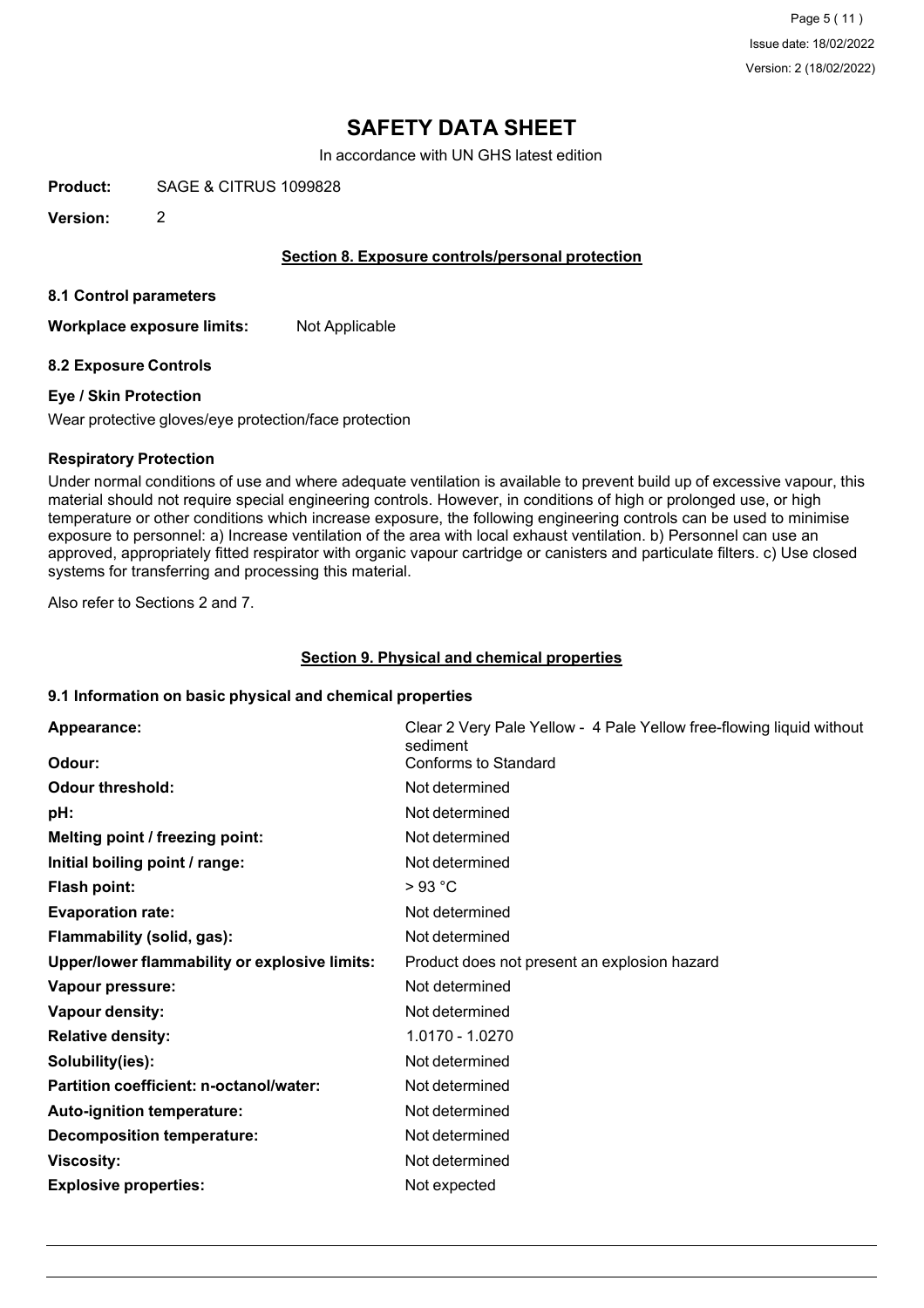Page 6 ( 11 ) Issue date: 18/02/2022 Version: 2 (18/02/2022)

# **SAFETY DATA SHEET**

In accordance with UN GHS latest edition

**Product:** SAGE & CITRUS 1099828

#### **Version:** 2

## **Oxidising properties:** Not expected

## **9.2 Other information:**

Refractive Index @ 20C: 1.5215 - 1.5315 Flash Point (Fahrenheit):  $> 200 °F$ Calculated VOC: 0.00

Color Range: 2 Very Pale Yellow to 4 Pale Yellow

### **Section 10. Stability and reactivity**

#### **10.1 Reactivity:**

Presents no significant reactivity hazard, by itself or in contact with water.

#### **10.2 Chemical stability:**

Good stability under normal storage conditions.

#### **10.3 Possibility of hazardous reactions:**

Not expected under normal conditions of use.

#### **10.4 Conditions to avoid:**

Avoid extreme heat.

#### **10.5 Incompatible materials:**

Avoid contact with strong acids, alkalis or oxidising agents.

#### **10.6 Hazardous decomposition products:**

Not expected.

#### **Section 11. Toxicological information**

#### **11.1 Information on toxicological effects**

This mixture has not been tested as a whole for health effects. The health effects have been calculated using the methods outlined in UN GHS.

| <b>Acute Toxicity:</b>                    | Acute Toxicity - Oral Category 4                                 |
|-------------------------------------------|------------------------------------------------------------------|
| <b>Acute Toxicity Oral</b>                | 1978                                                             |
| <b>Acute Toxicity Dermal</b>              | >5000                                                            |
| <b>Acute Toxicity Inhalation</b>          | Not Available                                                    |
| <b>Skin corrosion/irritation:</b>         | Skin Corrosion / Irritation Category 2                           |
| Serious eye damage/irritation:            | Eye Damage / Irritation Category 2                               |
| <b>Respiratory or skin sensitisation:</b> | Sensitization - Skin Category 1                                  |
| Germ cell mutagenicity:                   | Based on available data the classification criteria are not met. |
| <b>Carcinogenicity:</b>                   | Based on available data the classification criteria are not met. |
| <b>Reproductive toxicity:</b>             | Based on available data the classification criteria are not met. |
| <b>STOT-single exposure:</b>              | Based on available data the classification criteria are not met. |
| <b>STOT-repeated exposure:</b>            | Based on available data the classification criteria are not met. |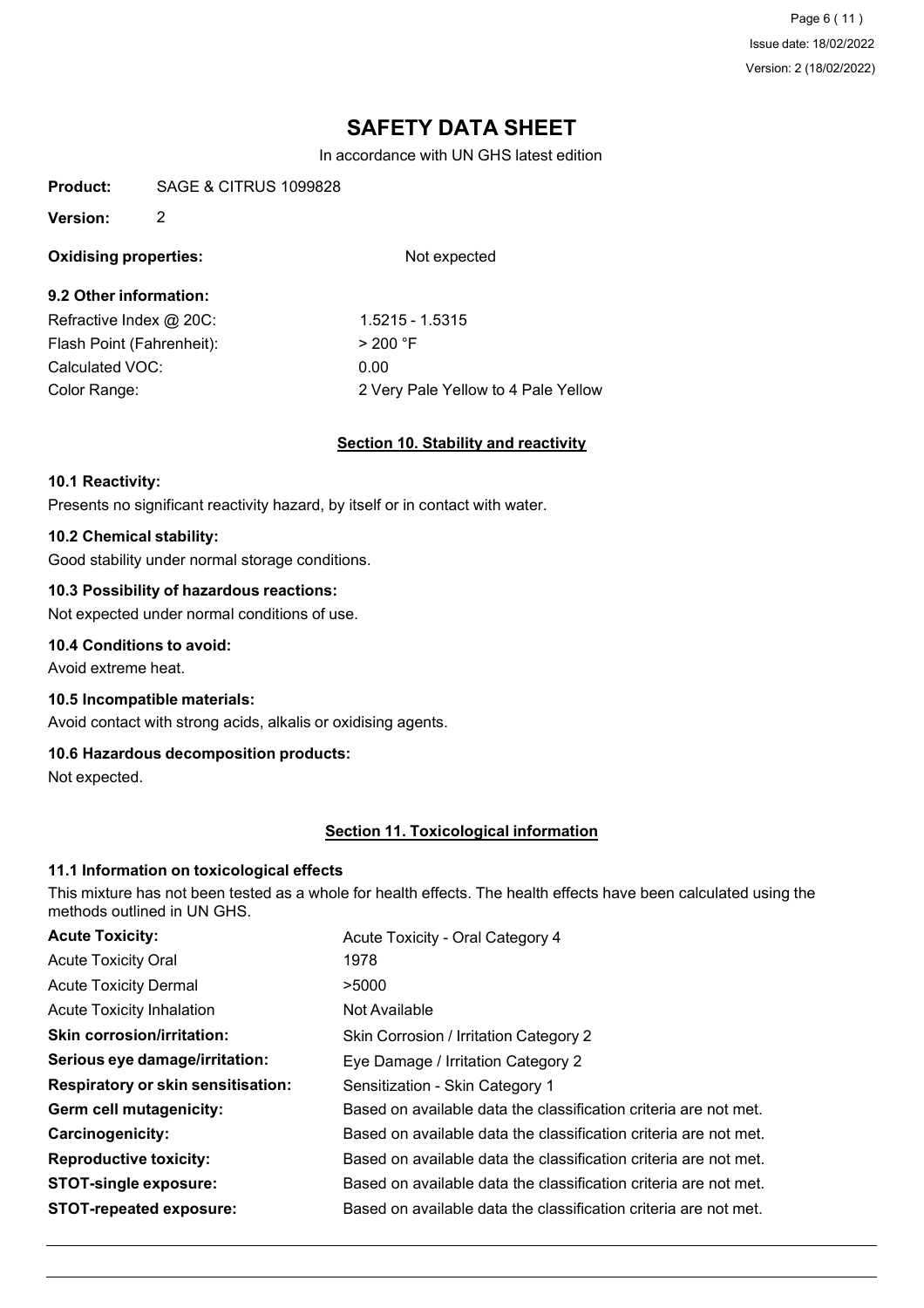Page 7 ( 11 ) Issue date: 18/02/2022 Version: 2 (18/02/2022)

# **SAFETY DATA SHEET**

In accordance with UN GHS latest edition

**Product:** SAGE & CITRUS 1099828

**Version:** 2

Aspiration hazard: **Based on available data the classification criteria are not met.** 

#### **Information about hazardous ingredients in the mixture**

Not Applicable

Refer to Sections 2 and 3 for additional information.

## **Section 12. Ecological information**

| 12.1 Toxicity:                                   |               |
|--------------------------------------------------|---------------|
| Very toxic to aquatic life.                      |               |
| Toxic to aquatic life with long lasting effects. |               |
| 12.2 Persistence and degradability:              | Not available |
| 12.3 Bioaccumulative potential:                  | Not available |
| 12.4 Mobility in soil:                           | Not available |
| 12.5 Other adverse effects:                      | Not available |

## **Section 13. Disposal considerations**

#### **13.1 Waste treatment methods:**

Dispose of in accordance with local regulations. Avoid disposing into drainage systems and into the environment. Empty containers should be taken to an approved waste handling site for recycling or disposal.

### **Section 14. Transport information**

|                                       | <b>14.1 UN</b><br>number: | 14.2 UN Proper Shipping Name:                                                                                                                                                                 | 14.3<br><b>Transport</b><br>hazard<br>class(es): | <b>Sub Risk:</b> | 14.4 Packing<br>Group: |
|---------------------------------------|---------------------------|-----------------------------------------------------------------------------------------------------------------------------------------------------------------------------------------------|--------------------------------------------------|------------------|------------------------|
| <b>UN Model</b><br><b>Regulations</b> | <b>UN3082</b>             | ENVIRONMENTALLY HAZARDOUS<br>SUBSTANCE, LIQUID, N.O.S. (Benzyl<br>benzoate, 1-(5,6,7,8-Tetrahydro-<br>3,5,5,6,8,8-hexamethyl-2-naphthyl)<br>ethan-1-one (Fixolid))                            | 9                                                |                  | $\mathbf{III}$         |
| <b>IMDG</b>                           | <b>UN3082</b>             | ENVIRONMENTALLY HAZARDOUS<br>SUBSTANCE, LIQUID, N.O.S. (Benzyl<br>benzoate, 1-(5,6,7,8-Tetrahydro-<br>3,5,5,6,8,8-hexamethyl-2-naphthyl)<br>ethan-1-one (Fixolid)) MARINE<br><b>POLLUTANT</b> | 9                                                |                  | $\mathbf{III}$         |
| ADR, RID, ADN                         | <b>UN3082</b>             | ENVIRONMENTALLY HAZARDOUS<br>SUBSTANCE, LIQUID, N.O.S. (Benzyl<br>benzoate, 1-(5,6,7,8-Tetrahydro-<br>3,5,5,6,8,8-hexamethyl-2-naphthyl)<br>ethan-1-one (Fixolid))                            | 9                                                |                  | $\mathbf{III}$         |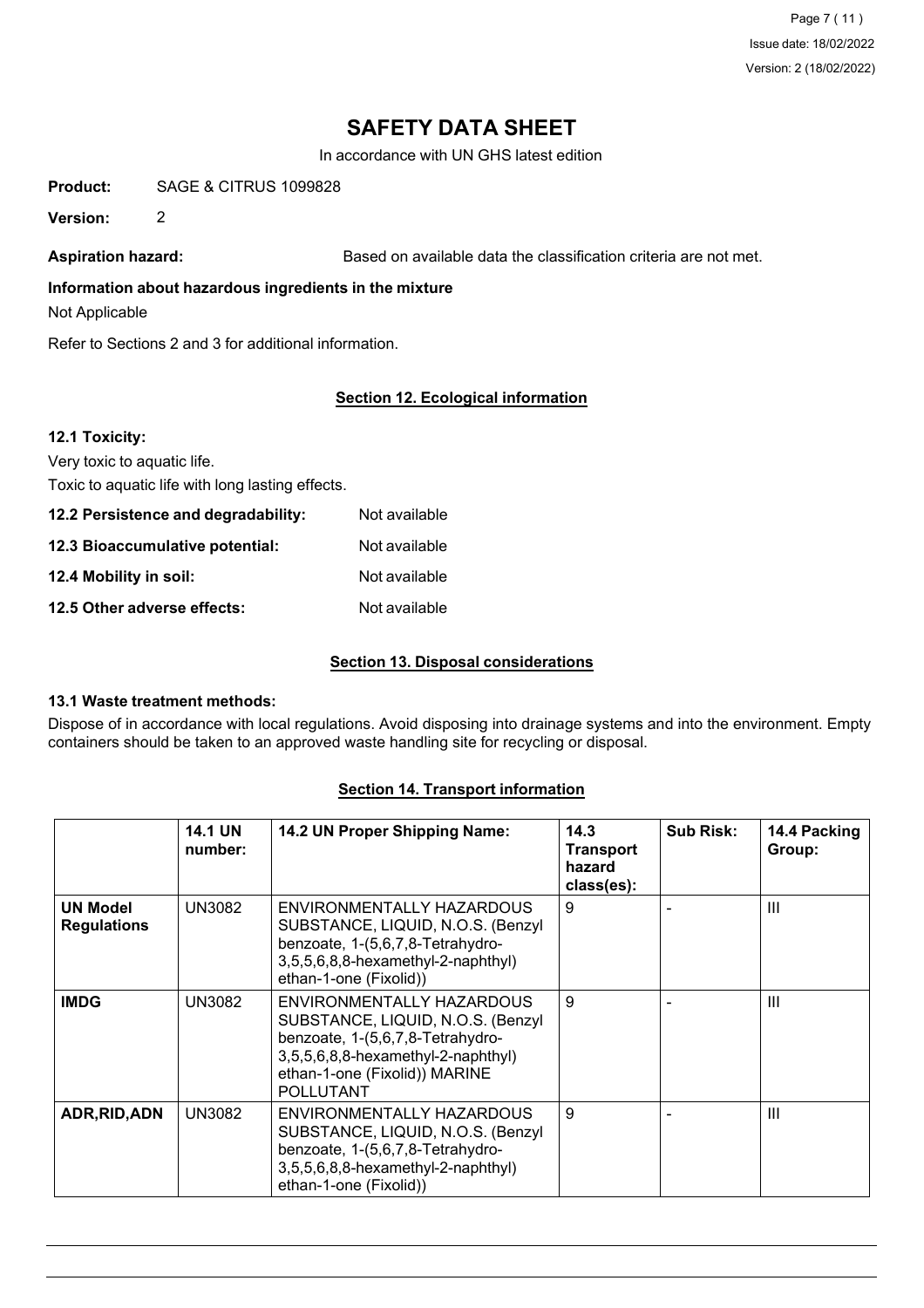In accordance with UN GHS latest edition

#### **Product:** SAGE & CITRUS 1099828

#### **Version:** 2

| <b>ICAO TI</b> | JN3082 | ENVIRONMENTALLY HAZARDOUS<br>SUBSTANCE, LIQUID, N.O.S. (Benzyl  |  | $\mathbf{III}$ |
|----------------|--------|-----------------------------------------------------------------|--|----------------|
|                |        | benzoate, 1-(5,6,7,8-Tetrahydro-                                |  |                |
|                |        | $3,5,5,6,8,8$ -hexamethyl-2-naphthyl)<br>ethan-1-one (Fixolid)) |  |                |

**14.5 Environmental hazards:** This is classified as an environmentally hazardous substance under the UN Model Regulations. This is classified as a Marine Pollutant under the IMDG Code.

**14.6 Special precautions for user:** None additional

## **14.7 Transport in bulk according to Annex II of MARPOL73/78 and the IBC Code:**

Not applicable

### **Section 15. Regulatory information**

Components listed on California's Proposition 65:

| <b>Name</b>                                | <b>CAS</b>    | $\%$      |
|--------------------------------------------|---------------|-----------|
| Benzophenone                               | 119-61-9      | $< 0.1\%$ |
| Myrcene (Naturally-Occurring)              | 123-35-3      | $< 0.1\%$ |
| Eugenyl methyl ether (Naturally-Occurring) | $93 - 15 - 2$ | $< 0.1\%$ |

#### Essential Oil Components:

| <b>Name</b>                 | <b>CAS</b>   | %           |
|-----------------------------|--------------|-------------|
| <b>CLOVE BUD OIL EXTRA</b>  | 8000-34-8    | $1 - 5%$    |
| CEDARWOOD OIL VIRGINIA      | 8000-27-9    | $1 - 5%$    |
| PATCHOULI OIL MD            | 999999-01-10 | $0.1 - 1\%$ |
| LAVANDIN OIL ABRIALIS       | 999999-01-12 | $0.1 - 1\%$ |
| <b>GERANIUM OIL CHINESE</b> | 8000-46-2    | $0.1 - 1\%$ |
| <b>CEDARLEAF OIL</b>        | 8007-20-3    | $< 0.1\%$   |
| CEDARWOOD OIL ATLAS         | 8023-85-3    | $< 0.1\%$   |
| PERU BALSAM OIL (R)         | 8007-00-9    | $< 0.1\%$   |
| <b>VETIVER OIL HAITI</b>    | 8016-96-4    | $< 0.1\%$   |
| <b>CALAMUS OIL</b>          | 8015-79-0    | $< 0.1\%$   |

#### Additional formulation properties

| Name     | <b>CAS</b> | $\mathbf{a}$<br>70 |
|----------|------------|--------------------|
| Vanillin | 121-33-5   | $< 0.1\%$          |

#### **Section 16. Other information**

**Concentration % Limits:** EH A1=41.81% EH A2=4.09% EH A3=0.40725028% EH C2=17.62% EH C3=1.76% EH C4=33.88% SCI 2=55.68% SCI 3=4.78% EDI 2A=25.40% SS 1=8.93%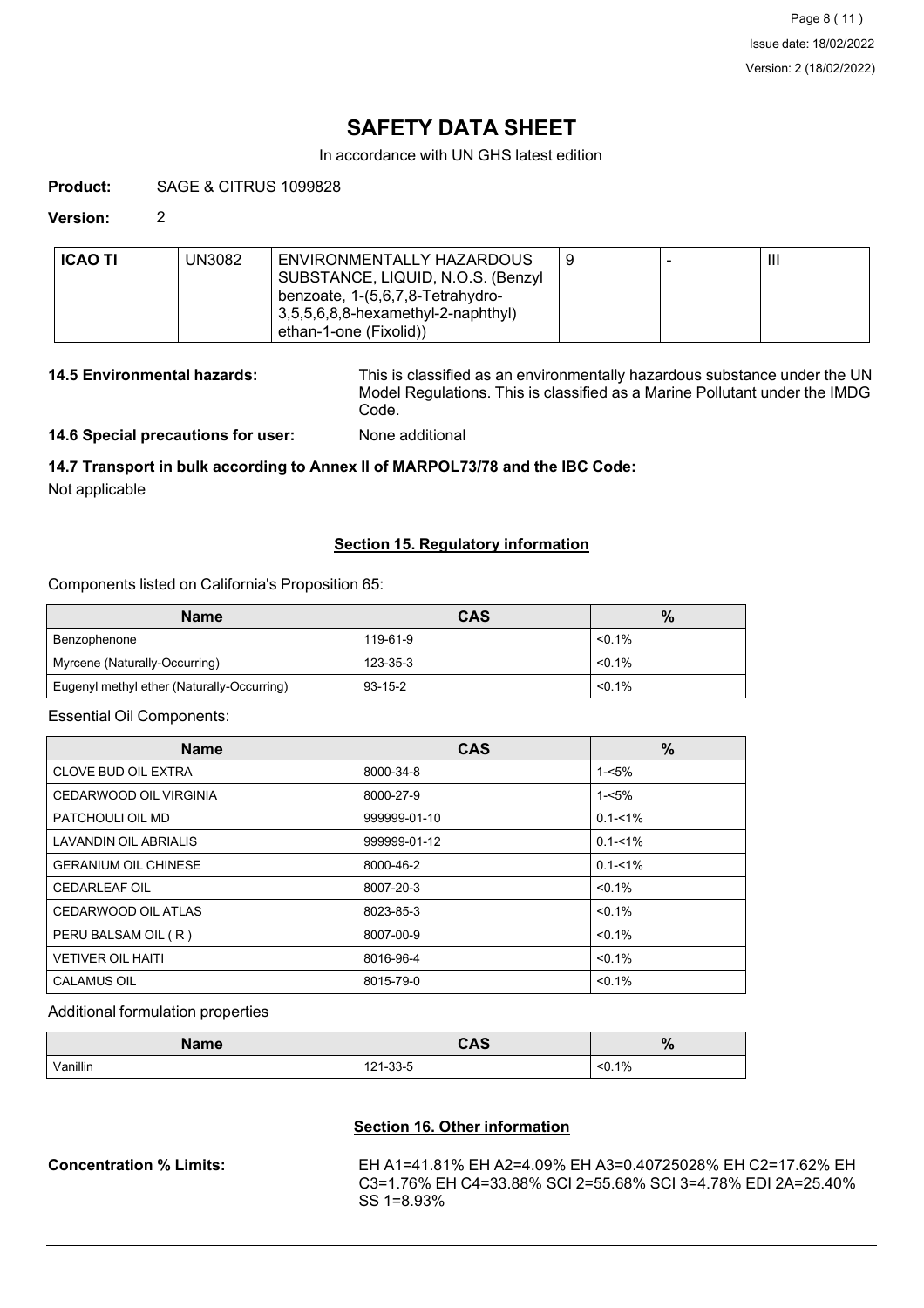In accordance with UN GHS latest edition

#### **Product:** SAGE & CITRUS 1099828

**Version:** 2

**Total Fractional Values:** EH A1=2.39 EH A2=24.48 EH A3=245.55 EH C2=5.68 EH C3=56.85 EH C4=2.95 SCI 2=1.80 SCI 3=20.90 EDI 2A=3.94 SS 1=11.20

## **Key to revisions:**

14.2. UN proper shipping name Concentration % Limits Information about hazardous ingredients in the mixture SECTION 3: Composition/information on ingredients Total Fractional Values

#### **Key to abbreviations:**

| Abbreviation             | <b>Meaning</b>                                                     |
|--------------------------|--------------------------------------------------------------------|
| Acute Tox. 4             | Acute Toxicity - Oral Category 4                                   |
| Acute Tox. 4             | Acute Toxicity - Inhalation Category 4                             |
| Acute Tox. 4             | Acute Toxicity - Dermal Category 4                                 |
| Acute Tox. 5             | Acute Toxicity - Dermal Category 5                                 |
| Acute Tox. 5             | Acute Toxicity - Oral Category 5                                   |
| Aquatic Acute 1          | Hazardous to the Aquatic Environment - Acute Hazard Category 1     |
| Aquatic Acute 2          | Hazardous to the Aquatic Environment - Acute Hazard Category 2     |
| Aquatic Acute 3          | Hazardous to the Aquatic Environment - Acute Hazard Category 3     |
| Aquatic Chronic 1        | Hazardous to the Aquatic Environment - Long-term Hazard Category 1 |
| <b>Aquatic Chronic 2</b> | Hazardous to the Aquatic Environment - Long-term Hazard Category 2 |
| Aquatic Chronic 3        | Hazardous to the Aquatic Environment - Long-term Hazard Category 3 |
| Aquatic Chronic 4        | Hazardous to the Aquatic Environment - Long-term Hazard Category 4 |
| Asp. Tox 1               | <b>Aspiration Hazard Category 1</b>                                |
| Eye Dam. 1               | Eye Damage / Irritation Category 1                                 |
| Eye Irrit. 2A            | Eye Damage / Irritation Category 2A                                |
| Eye Irrit. 2B            | Eye Damage / Irritation Category 2B                                |
| Flam. Liq. 3             | Flammable Liquid, Hazard Category 3                                |
| Flam. Liq. 4             | Flammable Liquid, Hazard Category 4                                |
| Flam, Sol. 2             | Flammable Solid, Hazard Category 2                                 |
| H226                     | Flammable liquid and vapour.                                       |
| H227                     | Combustible liquid.                                                |
| H228                     | Flammable solid.                                                   |
| H302                     | Harmful if swallowed.                                              |
| H303                     | May be harmful if swallowed.                                       |
| H304                     | May be fatal if swallowed and enters airways.                      |
| H312                     | Harmful in contact with skin.                                      |
| H313                     | May be harmful in contact with skin.                               |
| H315                     | Causes skin irritation.                                            |
| H316                     | Causes mild skin irritation.                                       |
| H317                     | May cause an allergic skin reaction.                               |
| H318                     | Causes serious eye damage.                                         |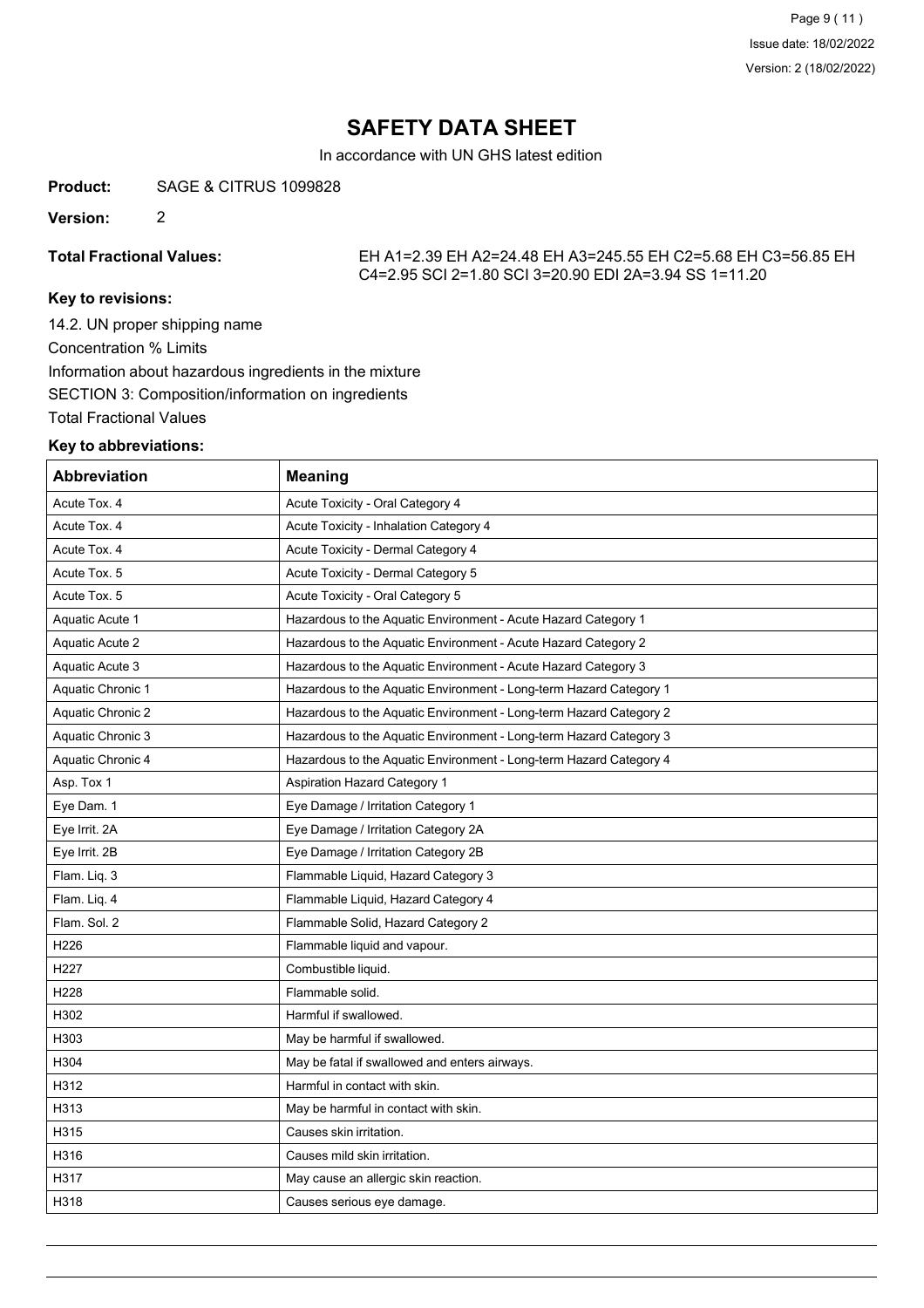In accordance with UN GHS latest edition

#### **Product:** SAGE & CITRUS 1099828

2

#### **Version:**

| H319         | Causes serious eye irritation.                                                                                                      |
|--------------|-------------------------------------------------------------------------------------------------------------------------------------|
| H320         | Causes eye irritation.                                                                                                              |
| H332         | Harmful if inhaled.                                                                                                                 |
| H371         | May cause damage to organs (organs, exposure route).                                                                                |
| H400         | Very toxic to aquatic life.                                                                                                         |
| H401         | Toxic to aquatic life.                                                                                                              |
| H402         | Harmful to aquatic life.                                                                                                            |
| H410         | Very toxic to aquatic life with long lasting effects.                                                                               |
| H411         | Toxic to aquatic life with long lasting effects.                                                                                    |
| H412         | Harmful to aquatic life with long lasting effects.                                                                                  |
| H413         | May cause long lasting harmful effects to aquatic life.                                                                             |
| P210         | Keep away from heat, sparks, open flames and hot surfaces. - No smoking.                                                            |
| P233         | Keep container tightly closed.                                                                                                      |
| P240         | Ground/bond container and receiving equipment.                                                                                      |
| P241         | Use explosion-proof electrical, ventilating and lighting equipment.                                                                 |
| P242         | Use only non-sparking tools.                                                                                                        |
| P243         | Take precautionary measures against static discharge.                                                                               |
| P260         | Do not breathe vapour or dust.                                                                                                      |
| P261         | Avoid breathing vapour or dust.                                                                                                     |
| P264         | Wash hands and other contacted skin thoroughly after handling.                                                                      |
| P270         | Do not eat, drink or smoke when using this product.                                                                                 |
| P271         | Use only outdoors or in a well-ventilated area.                                                                                     |
| P272         | Contaminated work clothing should not be allowed out of the workplace.                                                              |
| P273         | Avoid release to the environment.                                                                                                   |
| P280         | Wear protective gloves/eye protection/face protection.                                                                              |
| P301/310     | IF SWALLOWED: Immediately call a POISON CENTER or doctor/physician.                                                                 |
| P301/312     | IF SWALLOWED: call a POISON CENTER or doctor/physician if you feel unwell.                                                          |
| P302/352     | IF ON SKIN: Wash with plenty of soap and water.                                                                                     |
| P303/361/353 | IF ON SKIN (or hair): Remove/take off immediately all contaminated clothing. Rinse skin with water/shower.                          |
| P304/340     | IF INHALED: Remove victim to fresh air and keep at rest in a position comfortable for breathing.                                    |
| P305/351/338 | IF IN EYES: Rinse cautiously with water for several minutes. Remove contact lenses, if present and easy to<br>do. Continue rinsing. |
| P309/311     | IF exposed or if you feel unwell: Call a POISON CENTRE or doctor/physician.                                                         |
| P310         | Immediately call a POISON CENTER or doctor/physician.                                                                               |
| P312         | Call a POISON CENTRE or doctor/physician if you feel unwell.                                                                        |
| P330         | Rinse mouth.                                                                                                                        |
| P331         | Do not induce vomiting.                                                                                                             |
| P332/313     | If skin irritation occurs: Get medical advice/attention.                                                                            |
| P333/313     | If skin irritation or rash occurs: Get medical advice/attention.                                                                    |
| P337/313     | If eye irritation persists: Get medical advice/attention.                                                                           |
| P362         | Take off contaminated clothing and wash before reuse.                                                                               |
| P363         | Wash contaminated clothing before reuse.                                                                                            |
|              |                                                                                                                                     |